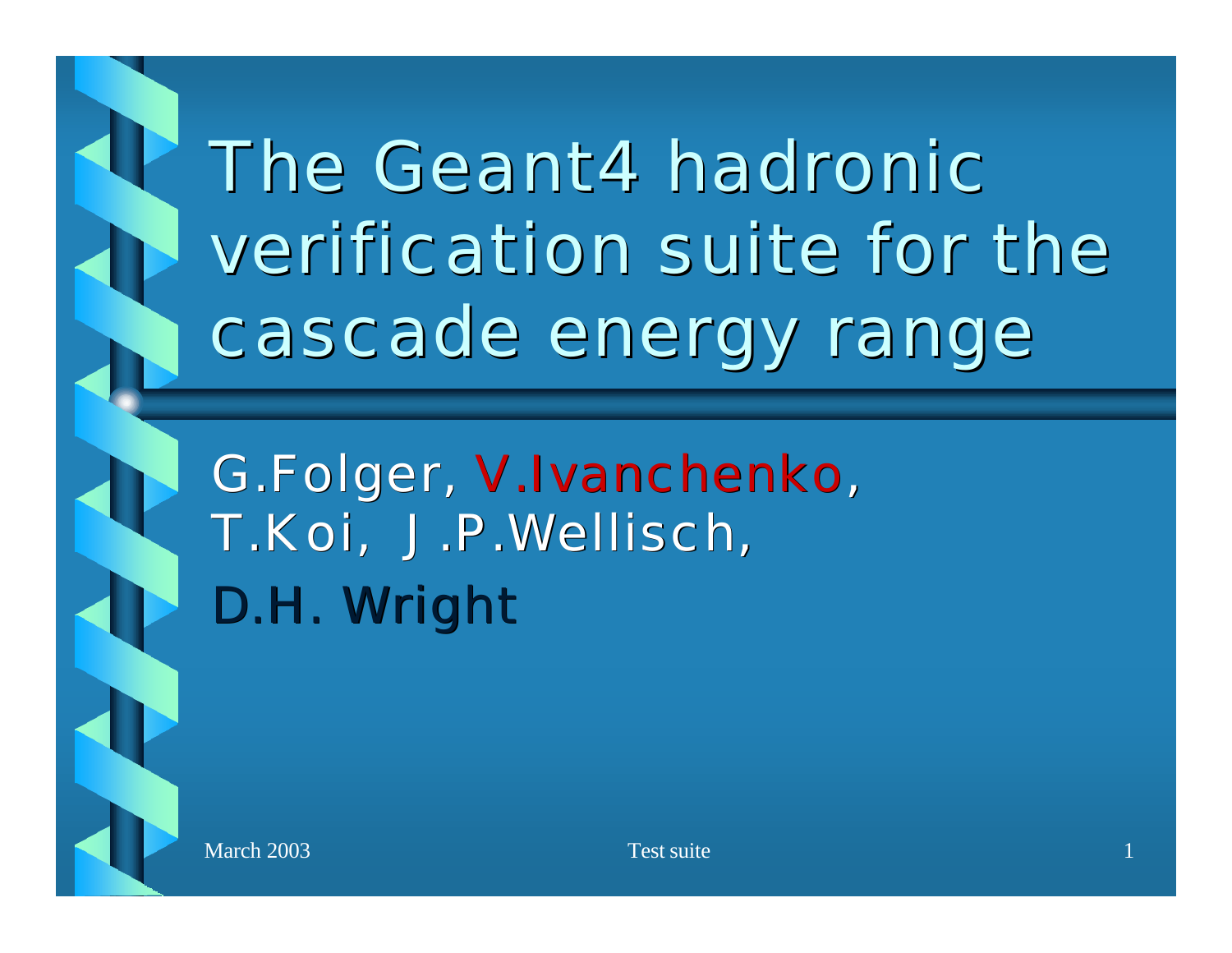## Outline

- Introduction
- Motivation
- User interface
- Some results
- Conclusions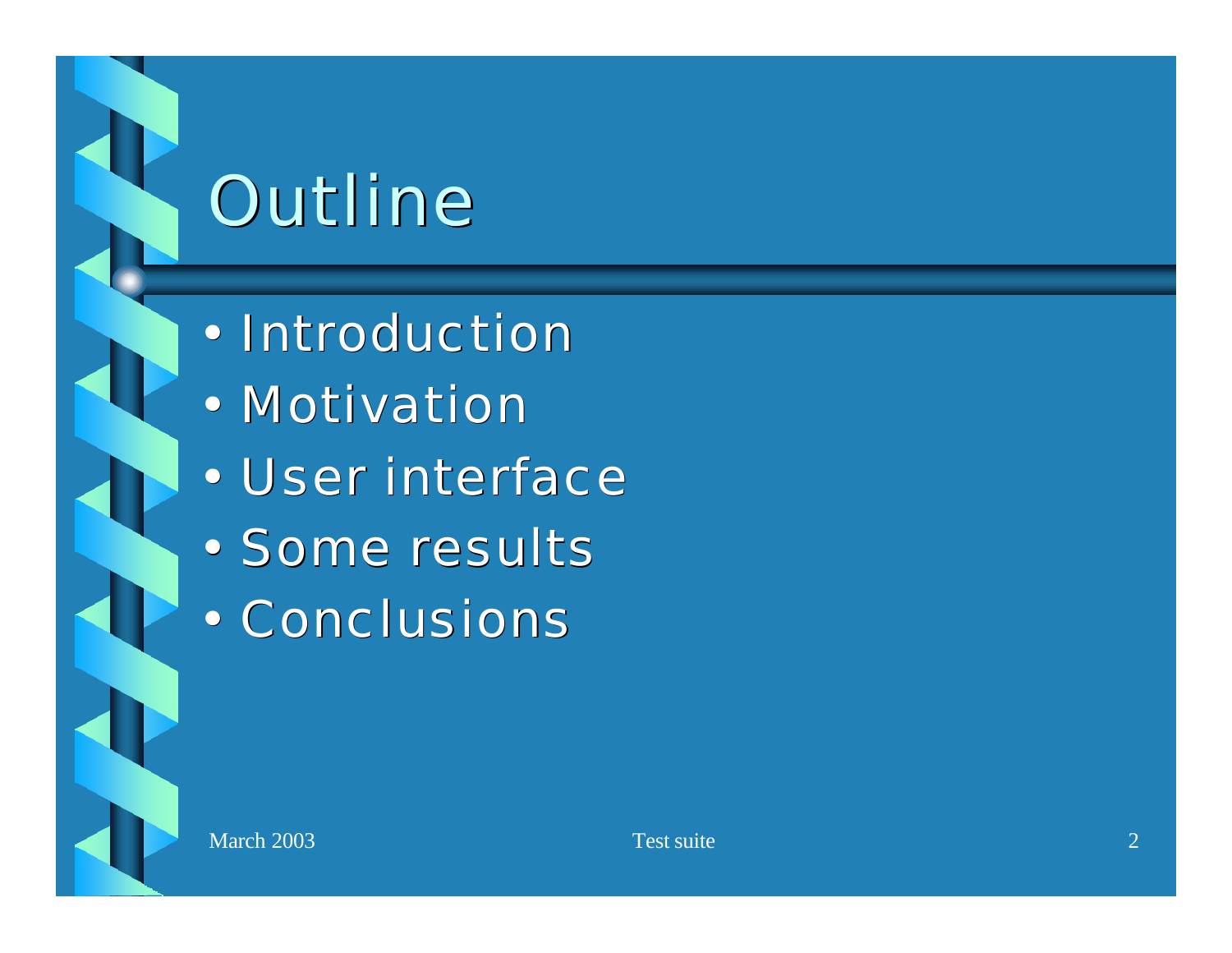## Introduction

- Geant4 toolkit includes a collection of models and packages for hadronic physics
- Abstract interface to physics called a *process* is associated with *particles*

• Allows independent, alternative physics models

• Final state generation is independent of tracking and the access and use of cross sections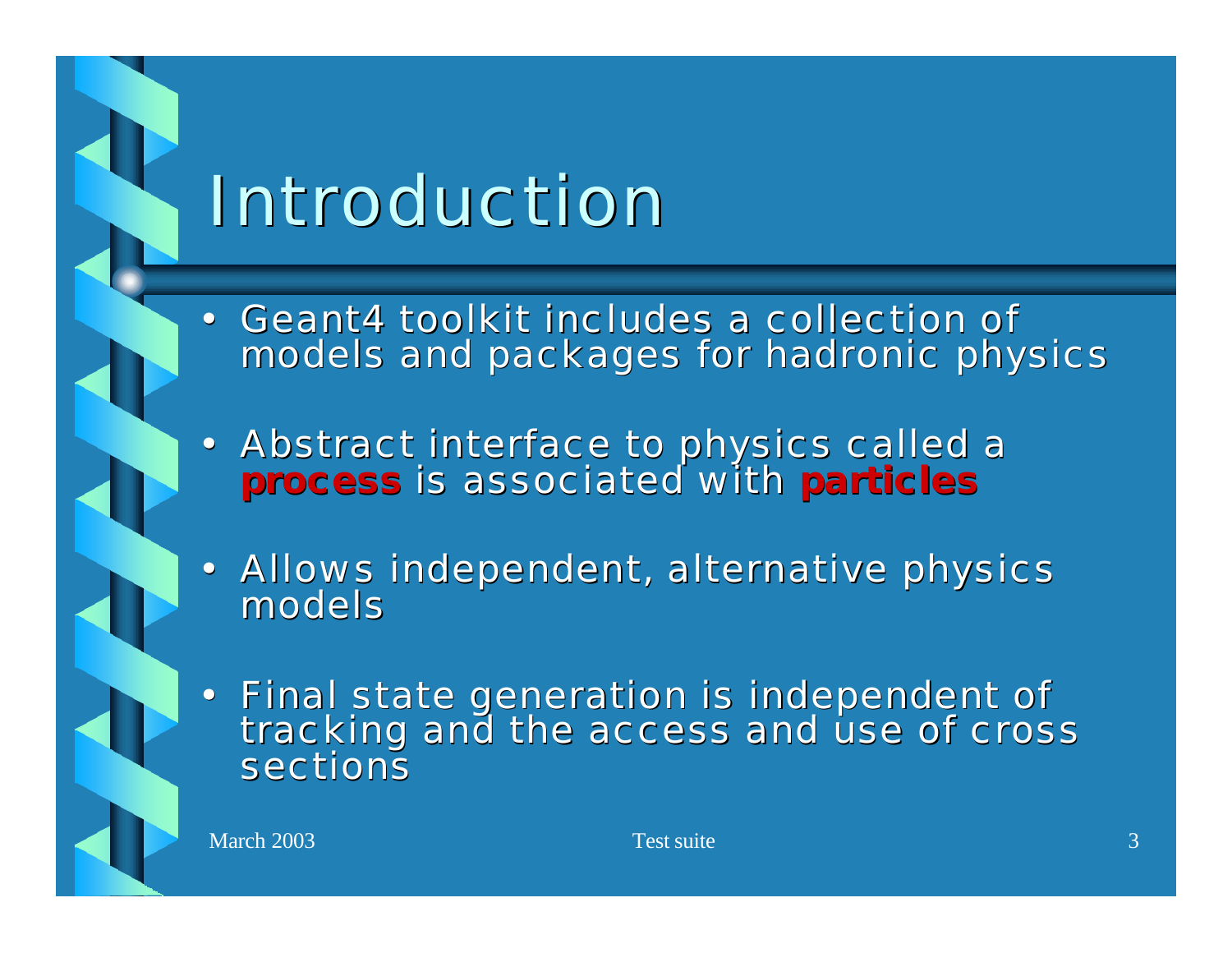### Motivation

- Cascade energy region from reaction threshold to about 5 GeV is problematic for all existing MC packages
- Phenomenology in this region is rich and non-trivial
- This physics affects simulation results at low, medium, and high energies
- Several Geant4 models are available for the cascade energy region
- Detailed verification of G4 models was required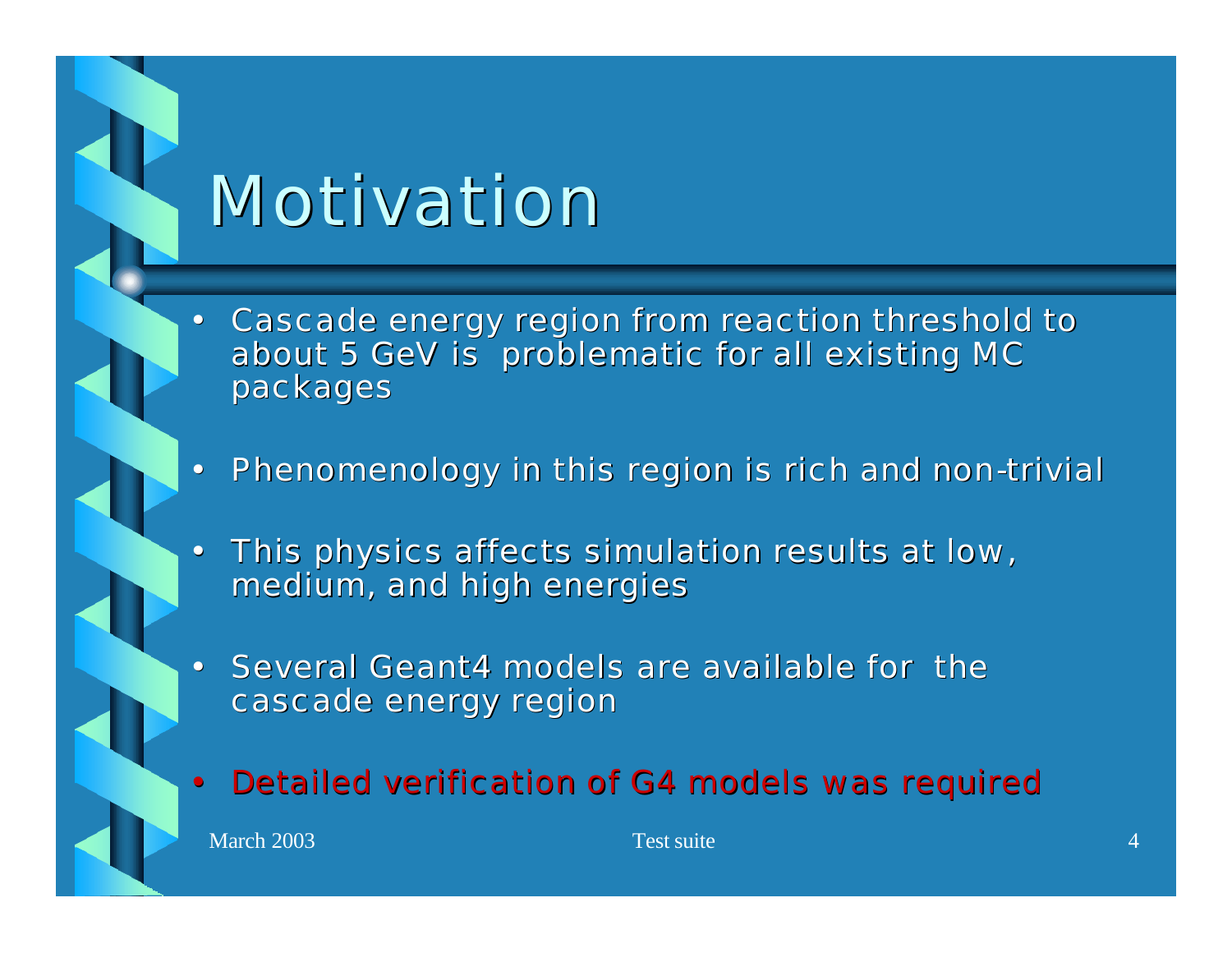

# Verification suite for the cascade energy region

Testing suite created for verification and further development of hadron cascade codes

- Generators of hadronic secondaries are tested against data
	- $-$  focussed on d<sup>2</sup>σ/dEdΩ, dσ/dΩ, dσ/dE, Ed<sup>3</sup>σ/d<sup>3</sup>p
	- for  $p, n, \pi$ ,  $\pi$ , and A secondaries

• Angular asymmetry and energy-momentum balance are also examined

• 50 cases (incident particle, energy, material) tested so far

March 2003 **Test suite** 5 and 5 and 5 and 5 and 5 and 5 and 5 and 5 and 5 and 5 and 5 and 5 and 5 and 5 and 5 and 5 and 5 and 5 and 5 and 5 and 5 and 5 and 5 and 5 and 5 and 5 and 5 and 5 and 5 and 5 and 5 and 5 and 5 and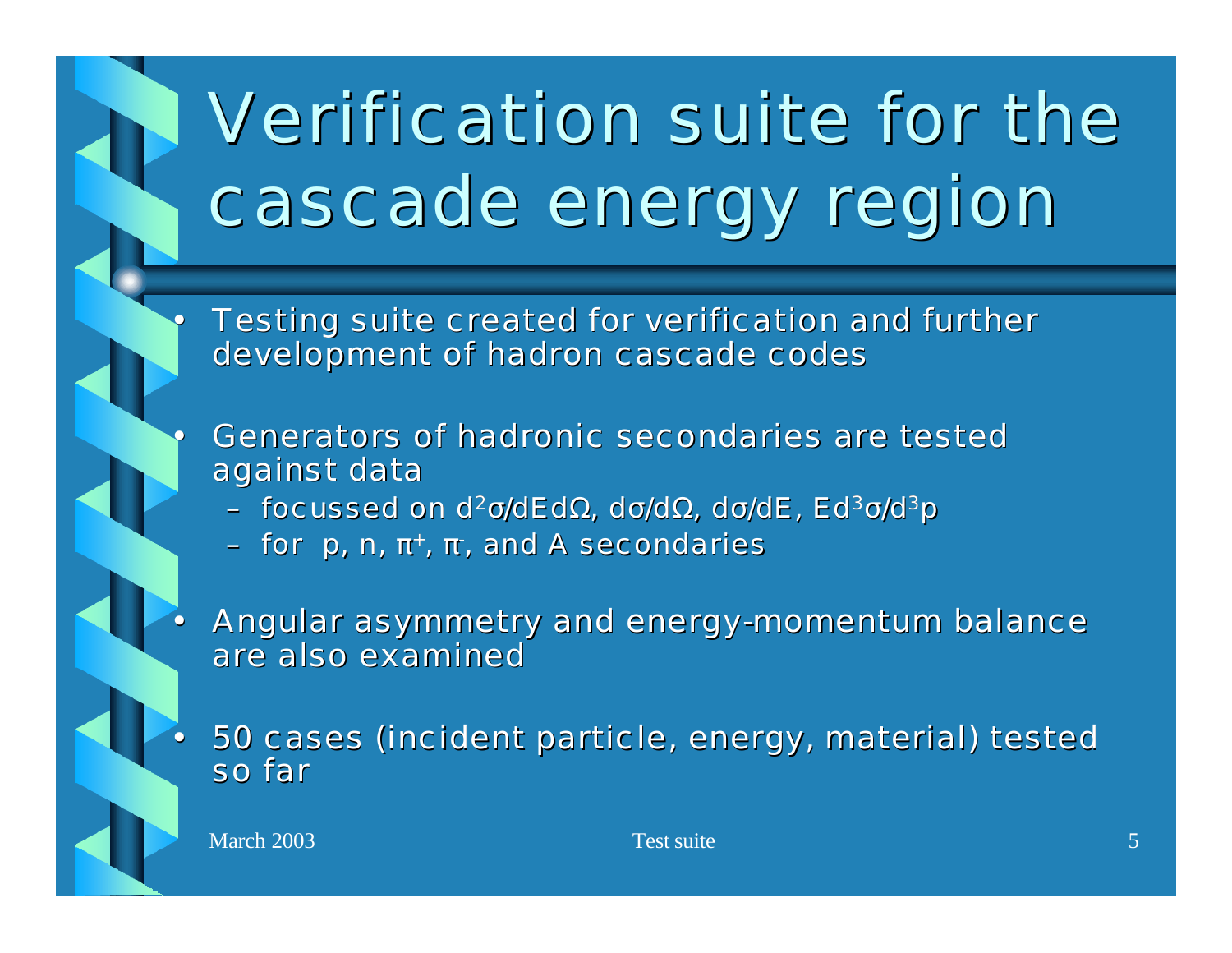### **Method**

- Get nuclear data from EXFOR and SPIRES DB
- Use abstract interface for hadronic generators
- Models currently being verified:
	- Precompound
	- LE parameterized
	- Binary cascade
	- Bertini cascade
- Use scripts + macro input to control test runs
- Generate histograms using AIDA interface and **HBOOK**
- Paw analysis, eps output, and Latex report

March 2003 **Test suite** 6 and 2003 **Test suite** 6 and 2003 **Test suite** 6 and 2003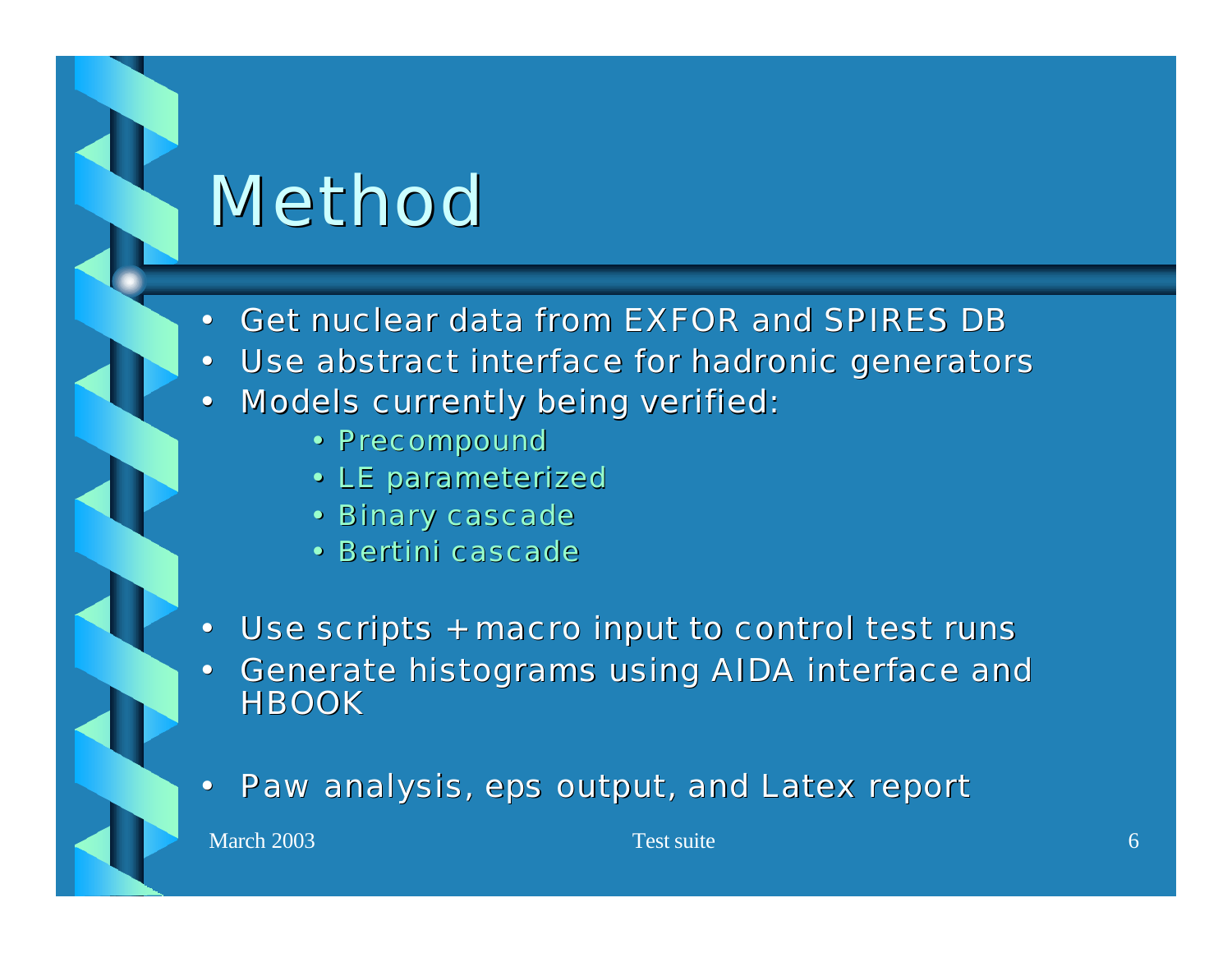## Program steering

• Steering via macro files and scripts

#### • Parameters to be specified:

- Incident particle, its energy
- Material
- Hadronic generator
- Histogram types
- Bins number , lin, log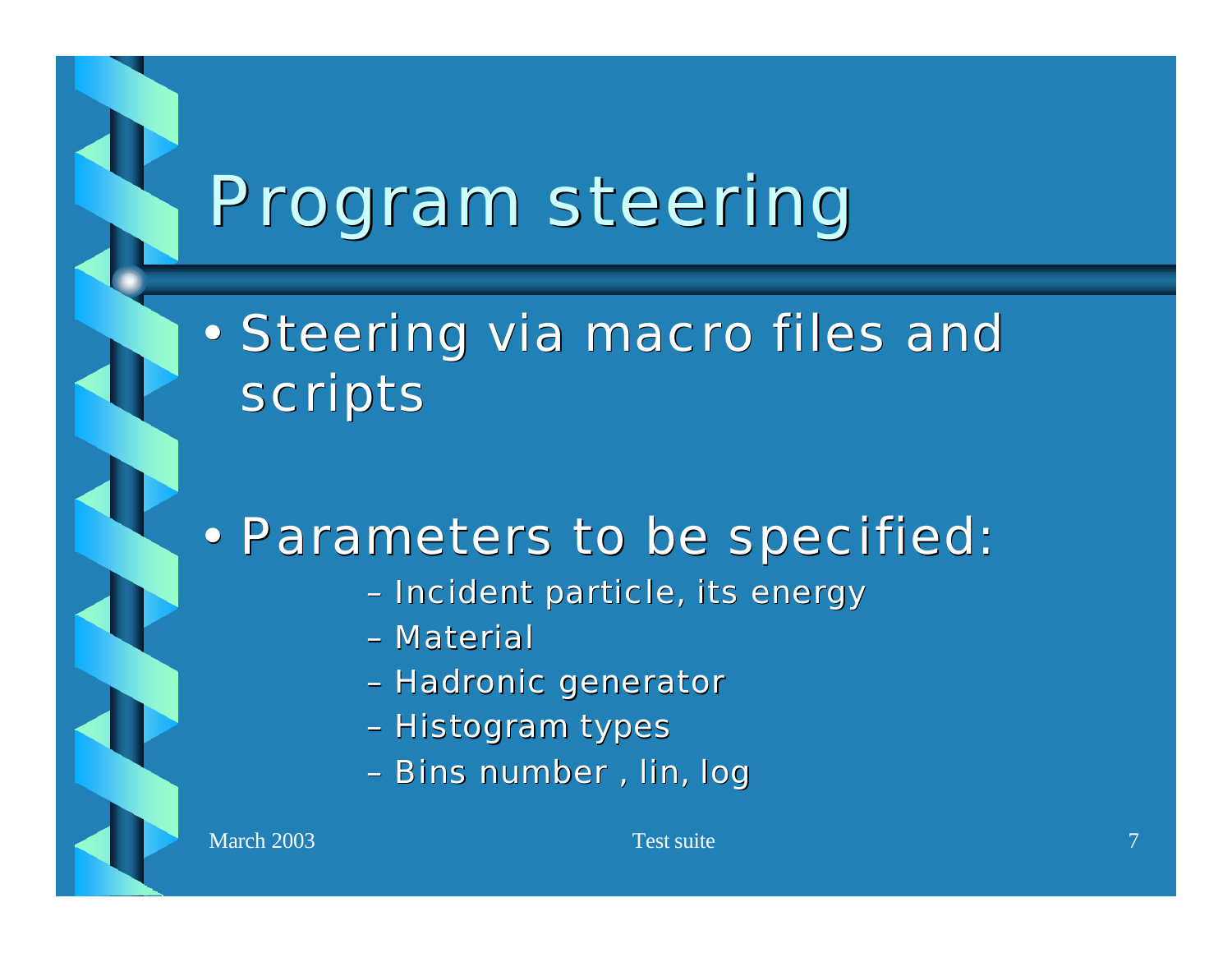

# Neutron production by incident protons

| <b>Target nucleus</b> | Beam energy (MeV)                    |
|-----------------------|--------------------------------------|
| Be                    | 113, 256, 585, 800                   |
| $\mathsf{C}$          | 113, 590, 590                        |
| $\mathsf{A}$          | 22, 39, 90, 113, 160, 256, 585, 800  |
| <b>Fe</b>             | 22, 65, 113, 256, 597, 800           |
| Ni                    | 585                                  |
| Zr                    | 22, 35, 50, 90, 120, 160, 256, 800   |
| Pb                    | 35, 65, 113, 120, 160, 256, 597, 800 |

March 2003 **Test suite** 8 and 2003 **Test suite** 8 and 2003 **S**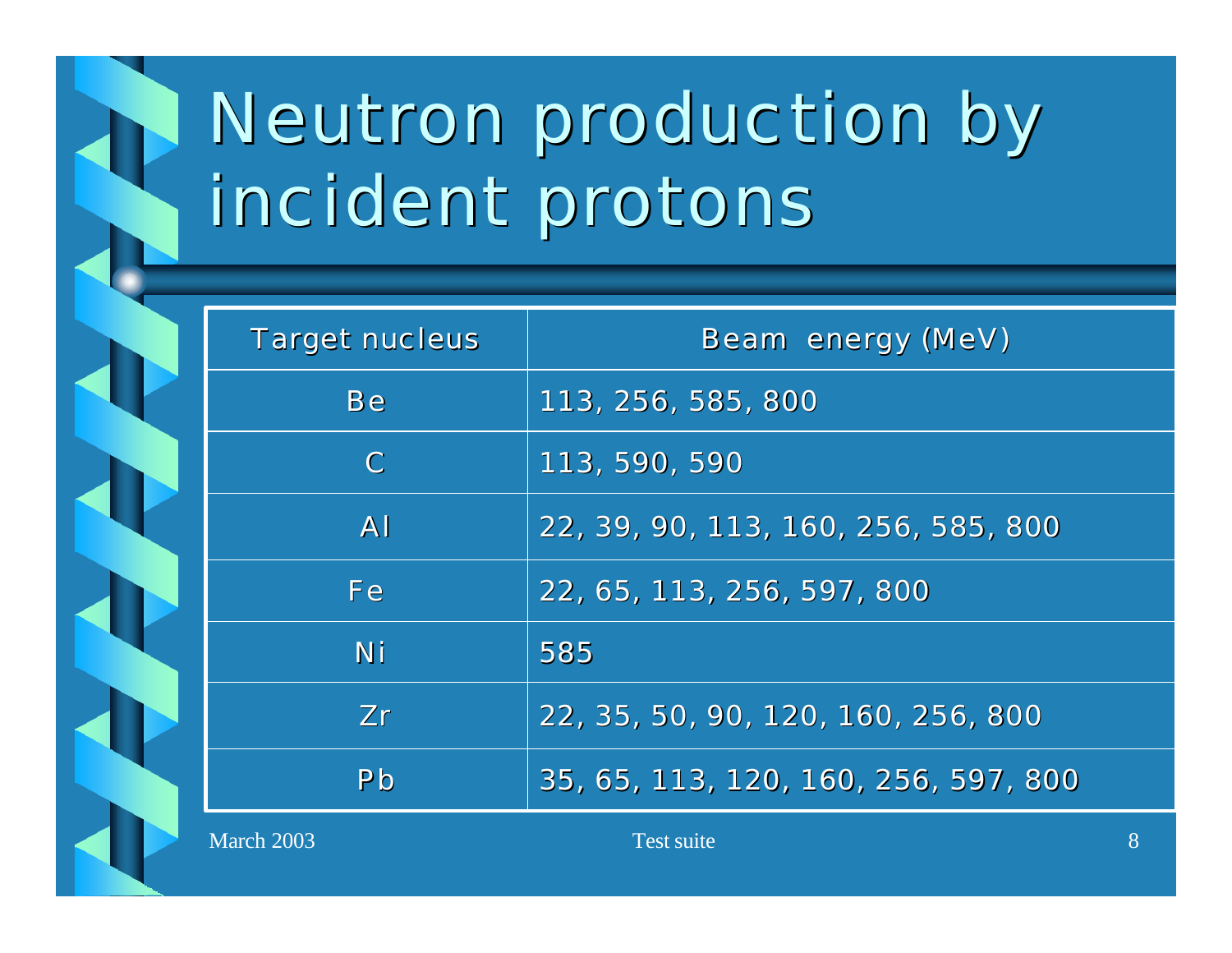

## Binary cascade verification



March 2003 **Test suite** 9

 $\overline{\overset{200}{E}_{\text{kin}}\overset{250}{[MeV]}}$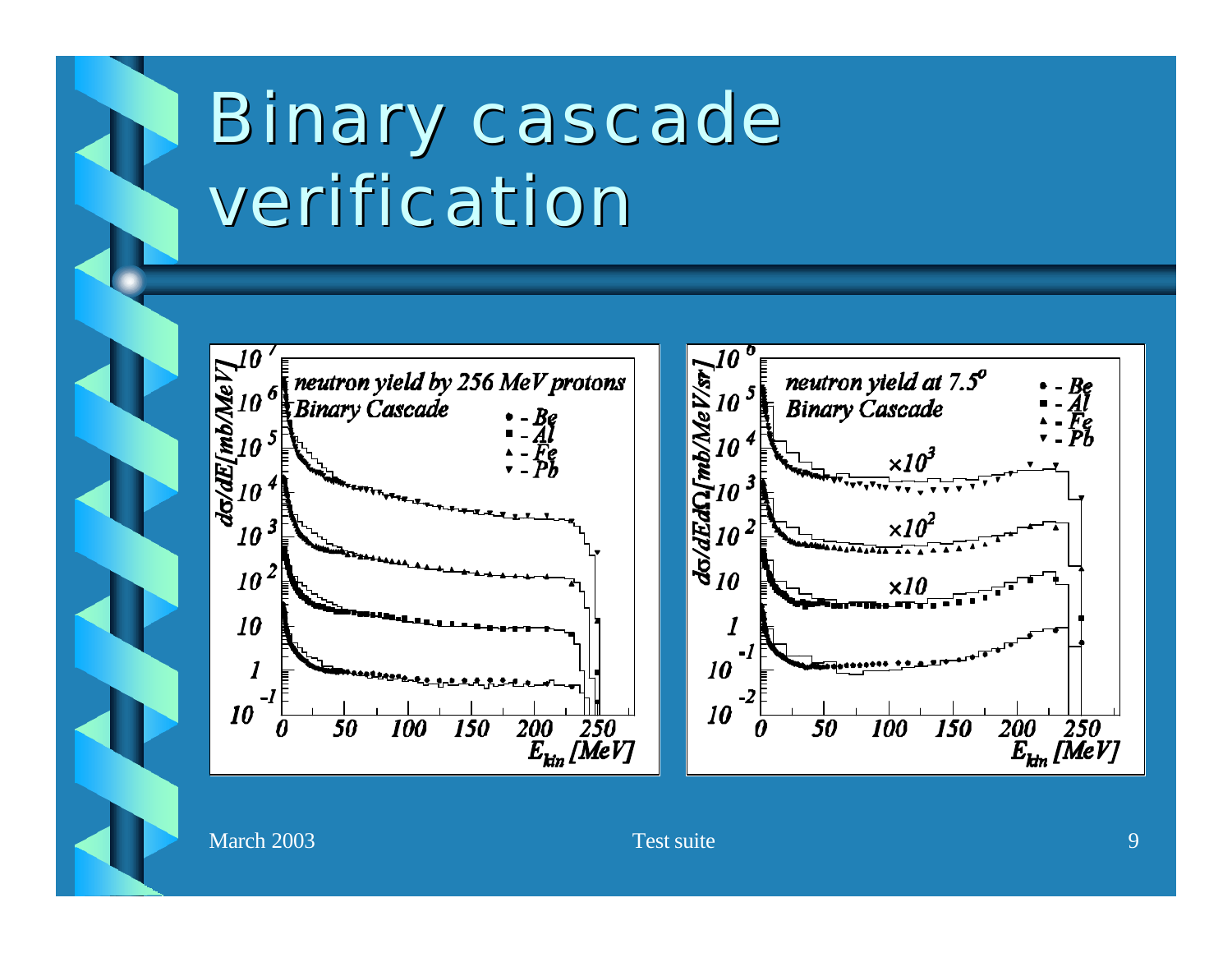

# Bertini Cascade verification

 $\begin{array}{c}\n\hline\n\end{array}\n\qquad\n\begin{array}{c}\n\hline\n\end{array}\n\qquad\n\begin{array}{c}\n\hline\n\end{array}\n\qquad\n\begin{array}{c}\n\hline\n\end{array}\n\qquad\n\begin{array}{c}\n\hline\n\end{array}\n\qquad\n\begin{array}{c}\n\hline\n\end{array}\n\qquad\n\begin{array}{c}\n\hline\n\end{array}\n\qquad\n\begin{array}{c}\n\hline\n\end{array}\n\qquad\n\begin{array}{c}\n\hline\n\end{array}\n\qquad\n\begin{array}{c}\n\hline\n\end{array}\n\qquad\n$ neutron yield by 256 MeV protons Bertini Cascade do/dE/ 10  $10<sup>2</sup>$ 10 10  $\overline{\frac{200}{E_{kin}}}\overline{\frac{250}{250}}$ 50 *150 100* 



March 2003 **Test suite** 10 and 2003 **Test suite** 10 and 2003 **Test suite** 10 and 2003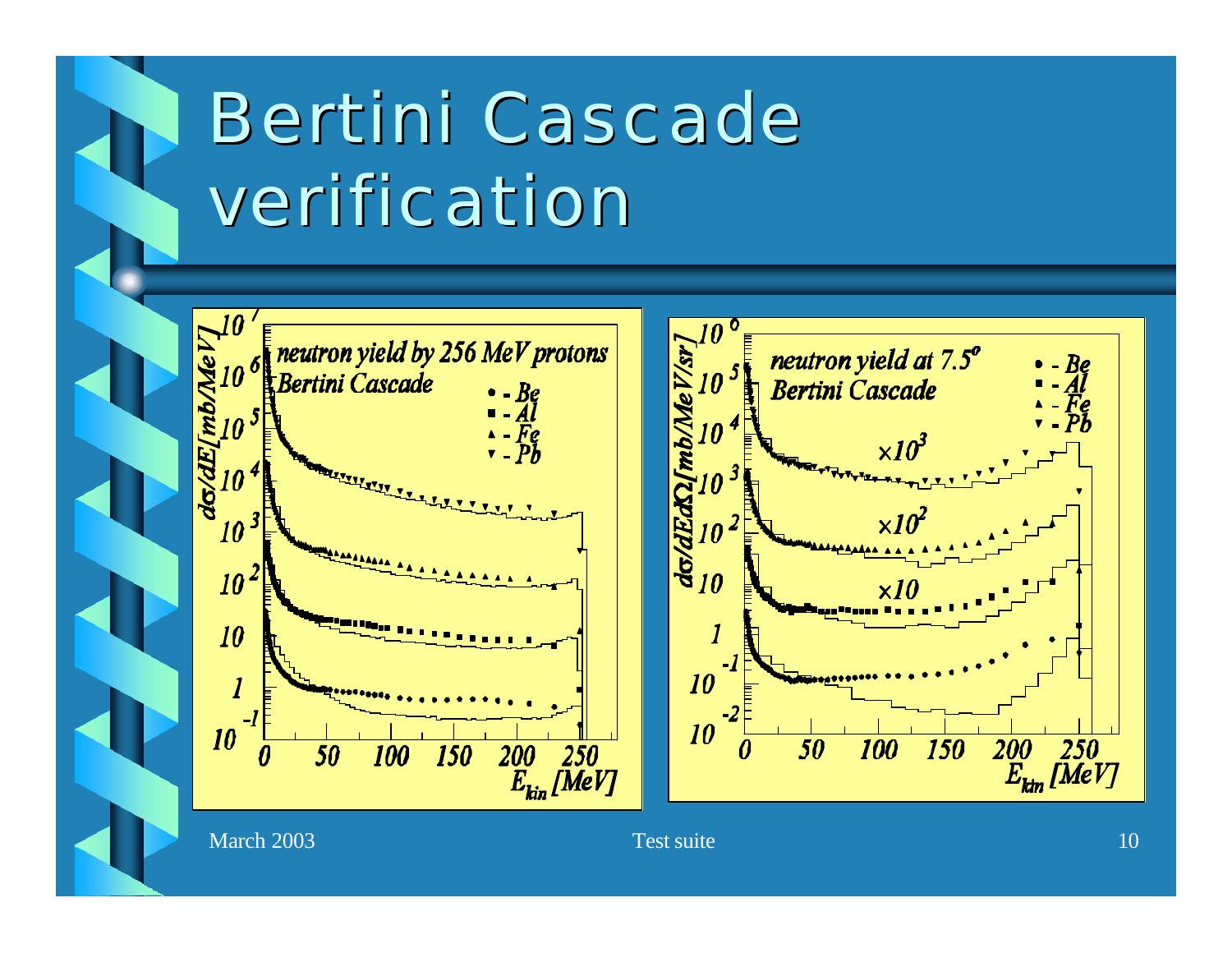

Binary cascade verification: neutron spectra induced by protons on aluminum



March 2003 **Test suite** 11 and 2003 **Test suite** 11 and 2003 **Test suite** 11 and 2003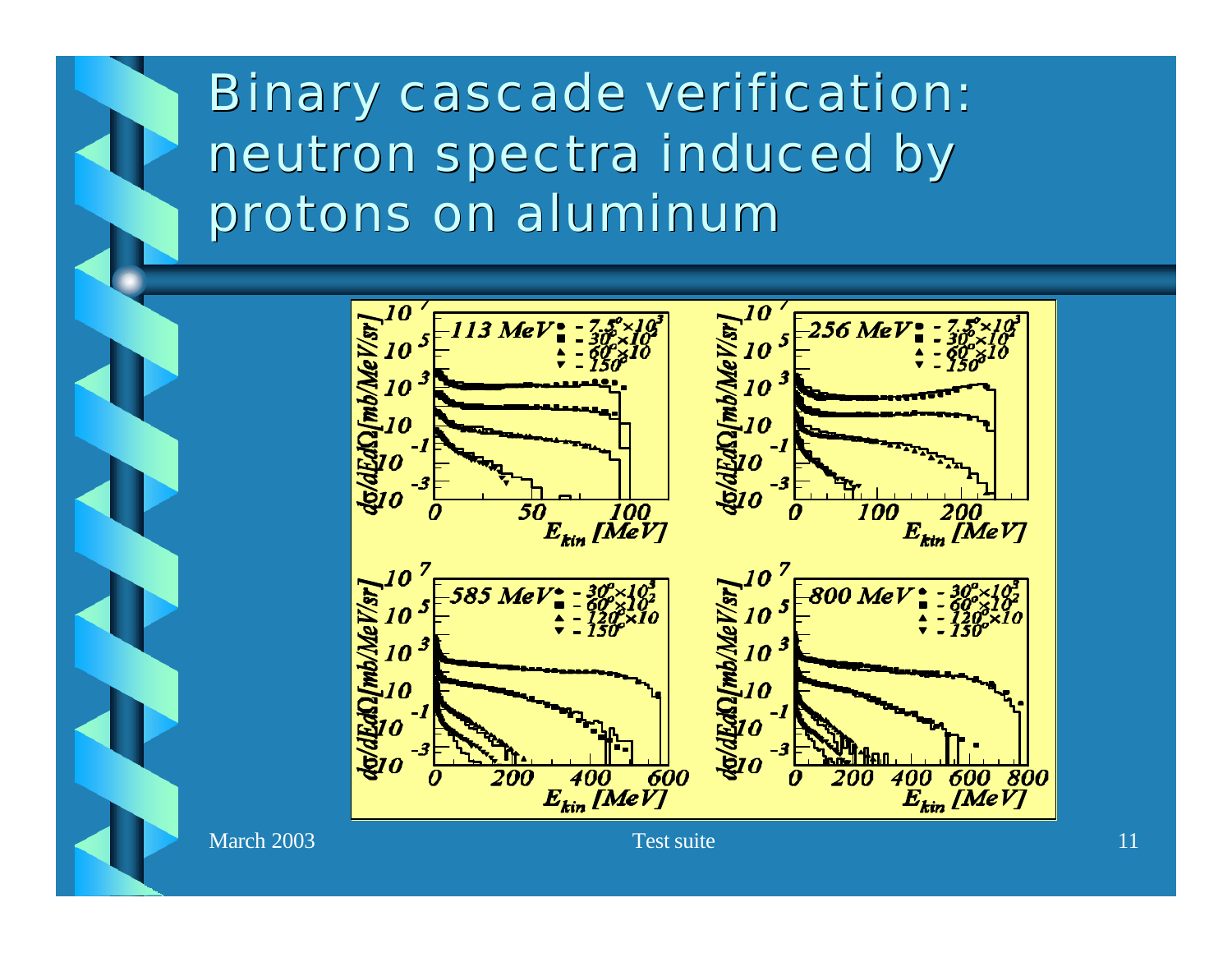

#### Binary cascade verification: neutron spectra induced by protons on lead

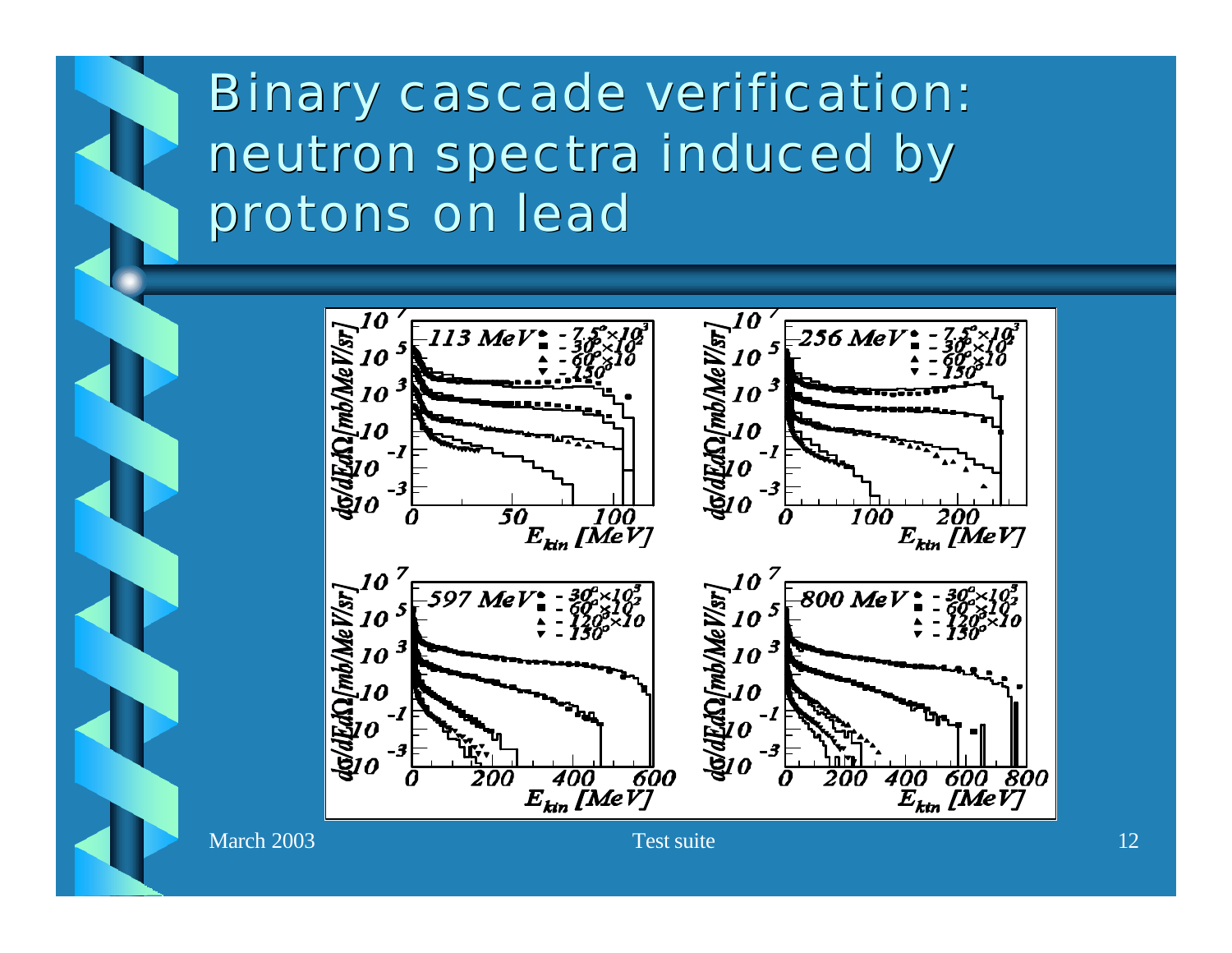

# Pion production by incident protons

| <b>Target nucleus</b> | Beam energy (MeV) |    |
|-----------------------|-------------------|----|
| H                     | 585               |    |
| $\mathbf{D}$          | 585               |    |
| <b>Be</b>             | 585               |    |
| $\mathbf C$           | 590               |    |
| $\mathsf{A}$          | 585, 730, 1000    |    |
| Cu                    | 730               |    |
| Ni                    | 200, 585          |    |
| Pb                    | 585, 730          |    |
| March 2003            | Test suite        | 13 |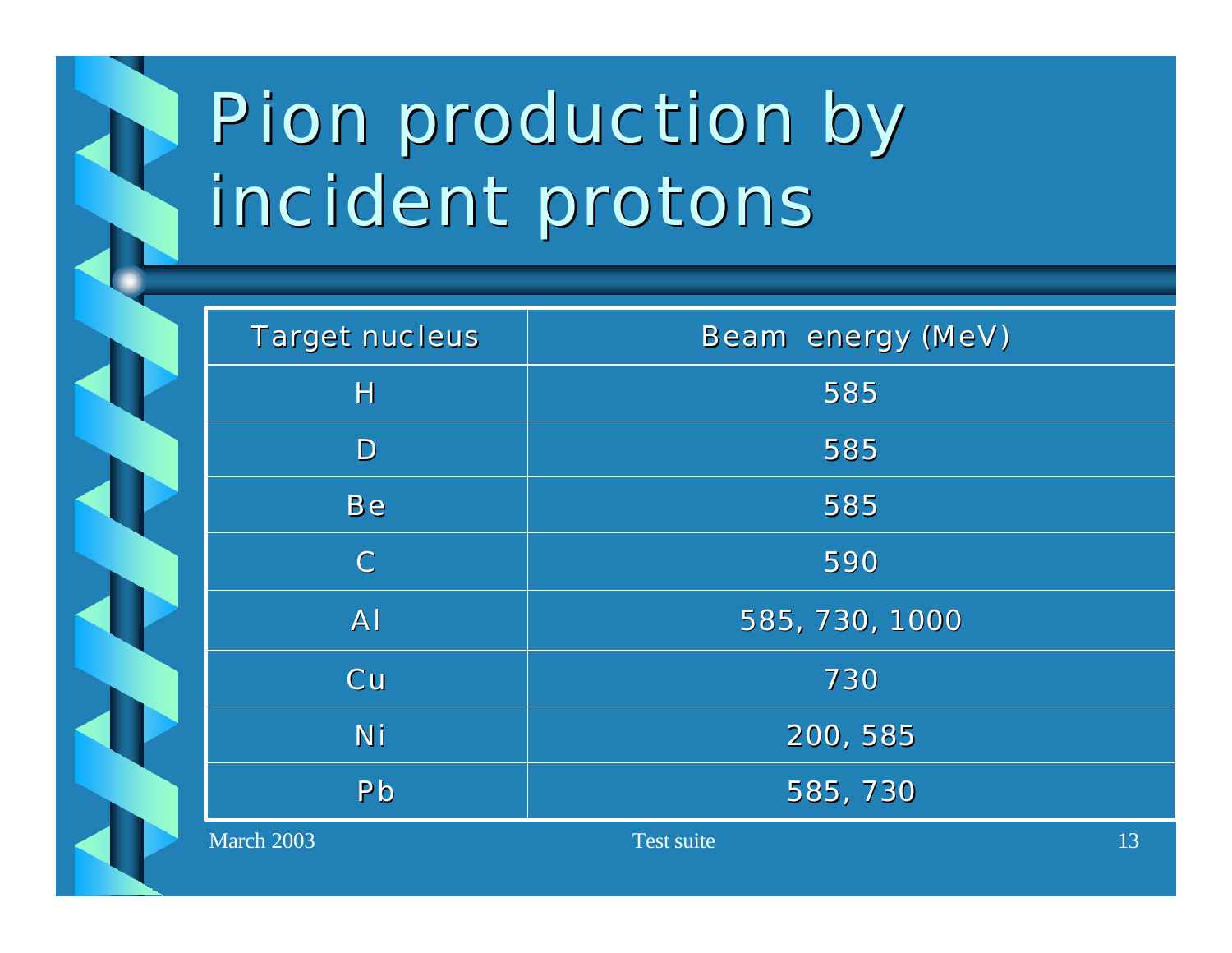

#### Binary cascade verification: piproduction by 730 MeV protons on Aluminum

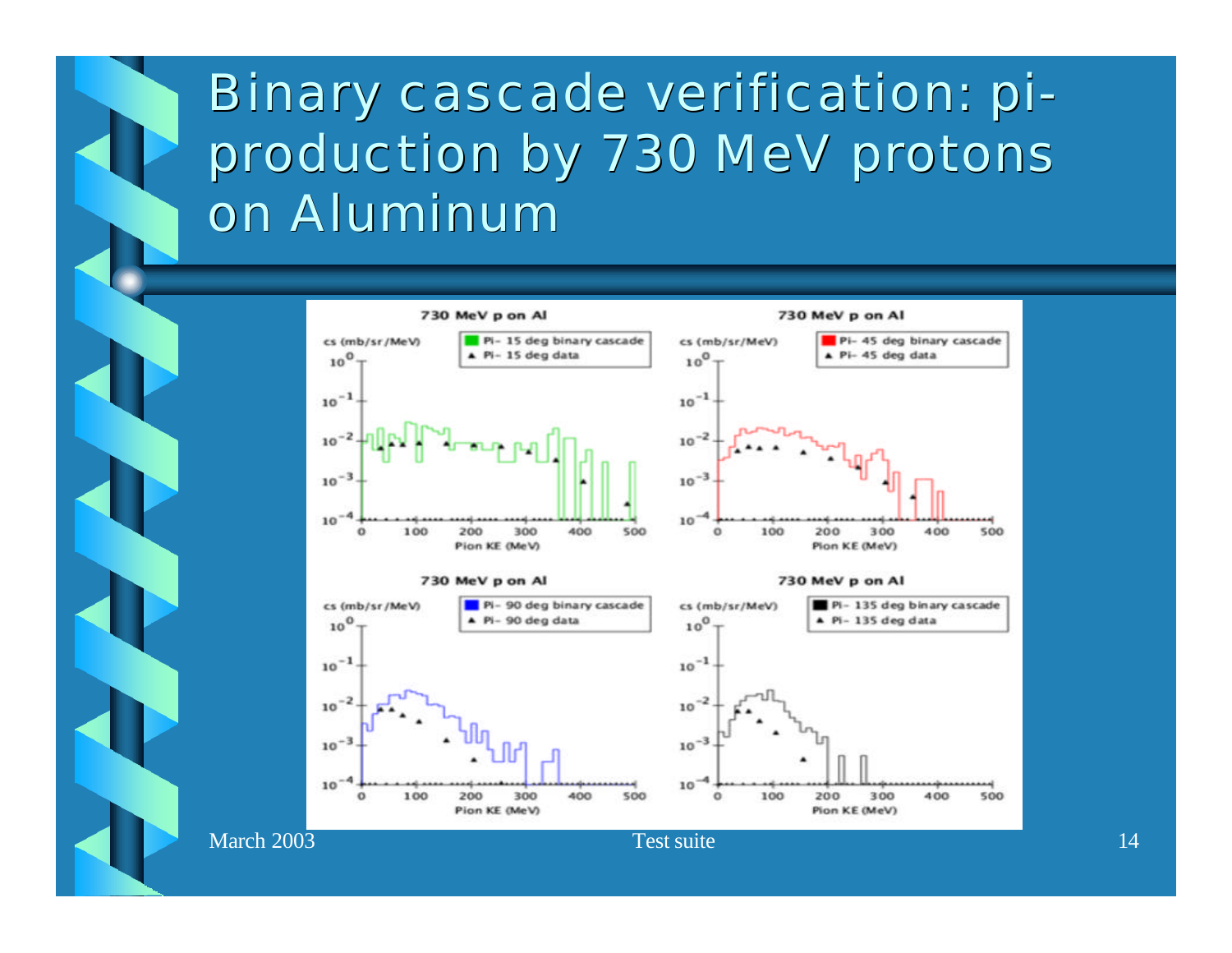

#### Binary cascade verification: pi+ production by 730 MeV protons on aluminum

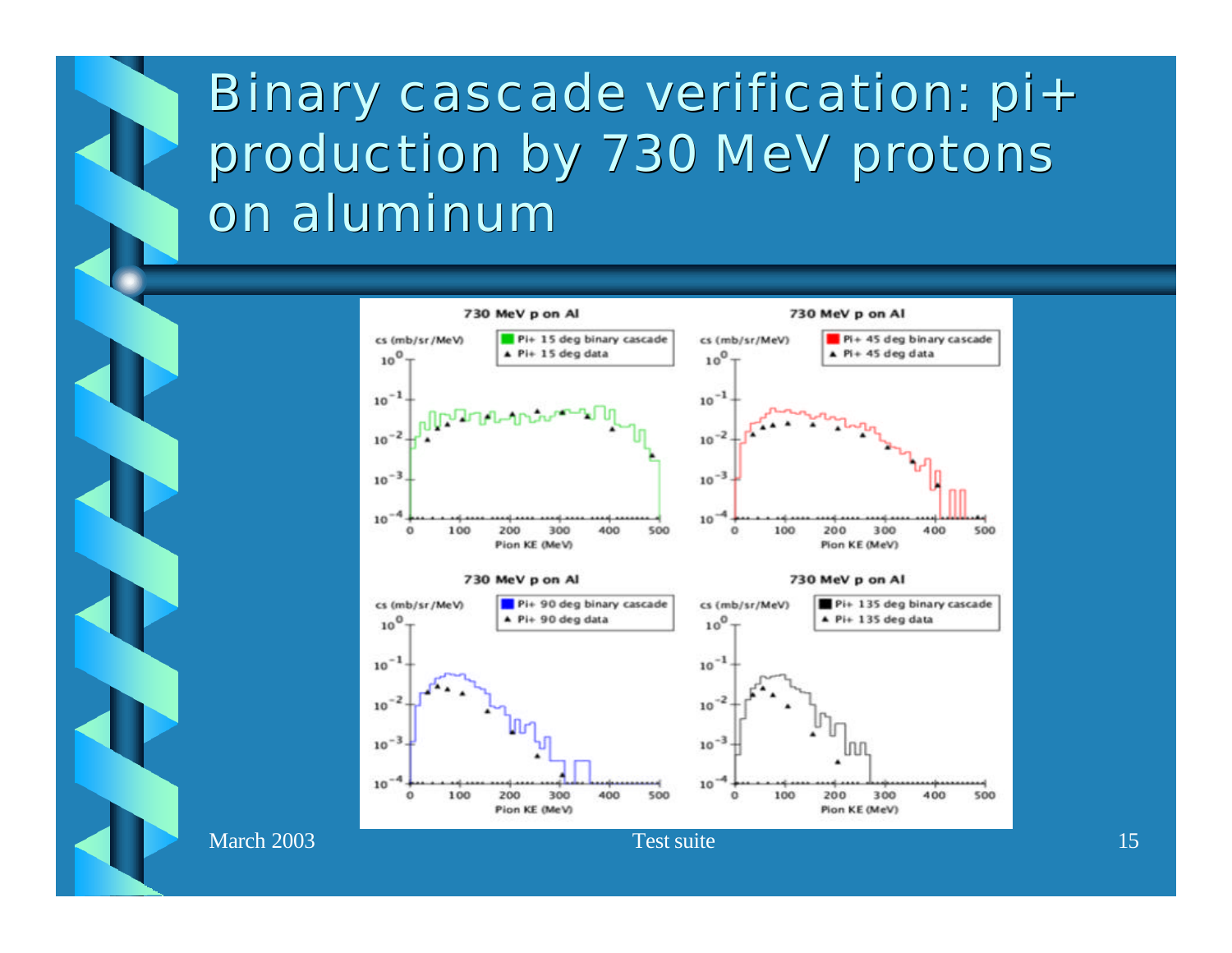### Binary cascade verification: pion production by protons



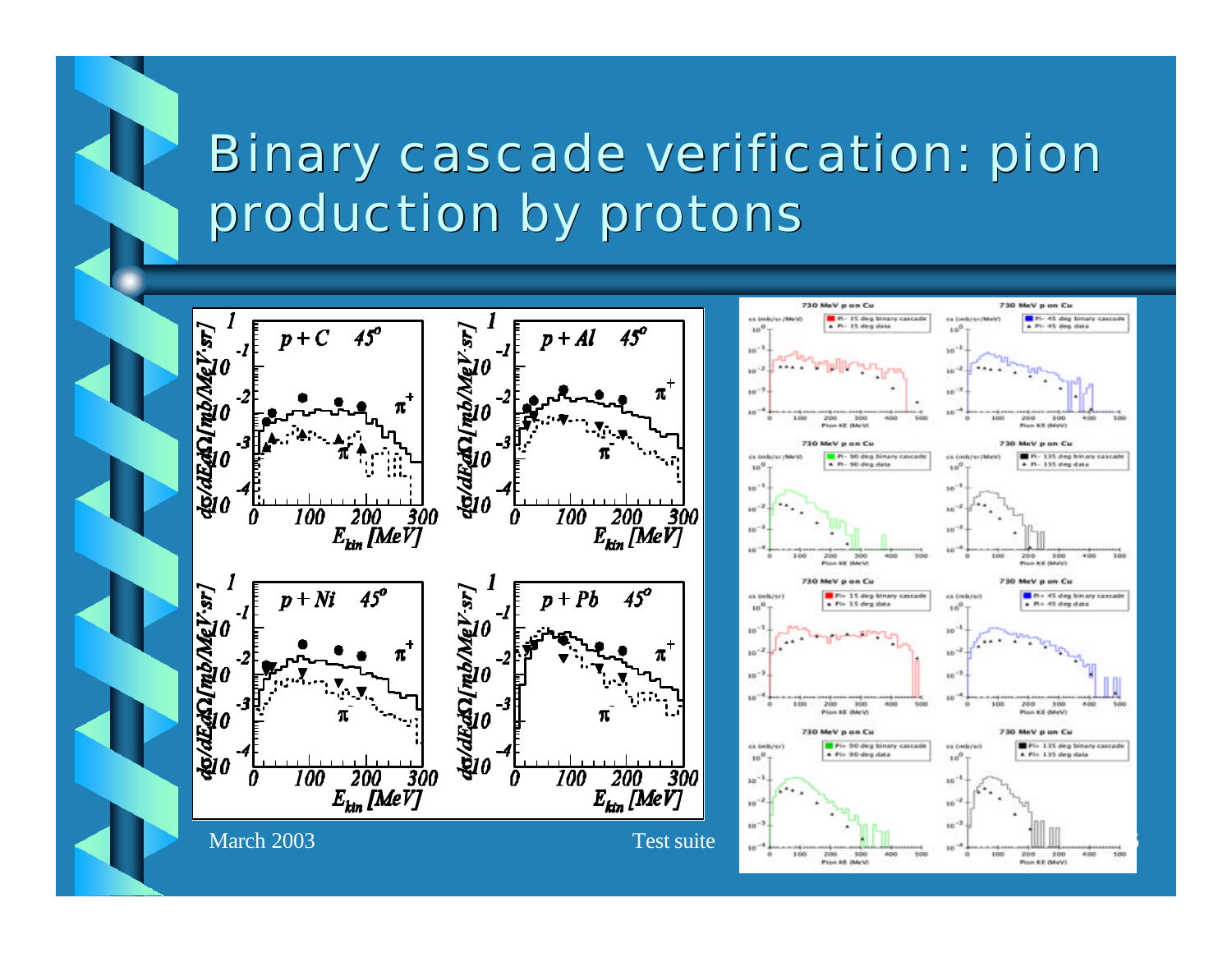#### Pion production by 1.5 GeV pi- on carbon with Bertini Cascade

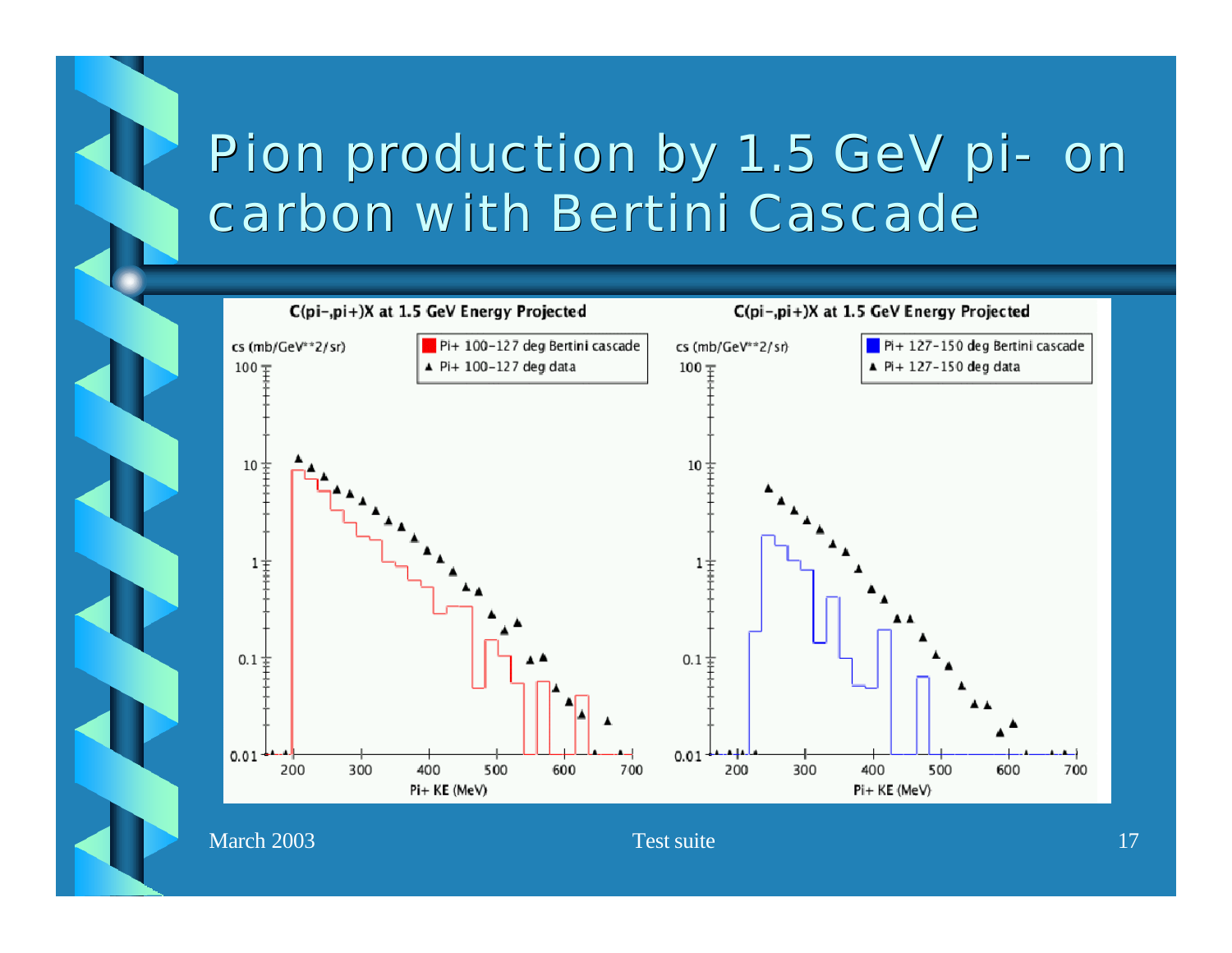### Plans

• provide a complete set of tests for incident protons in the energy range 0-15 GeV

• provide a set of tests for incident pions

• provide a set of tests for incident neutrons